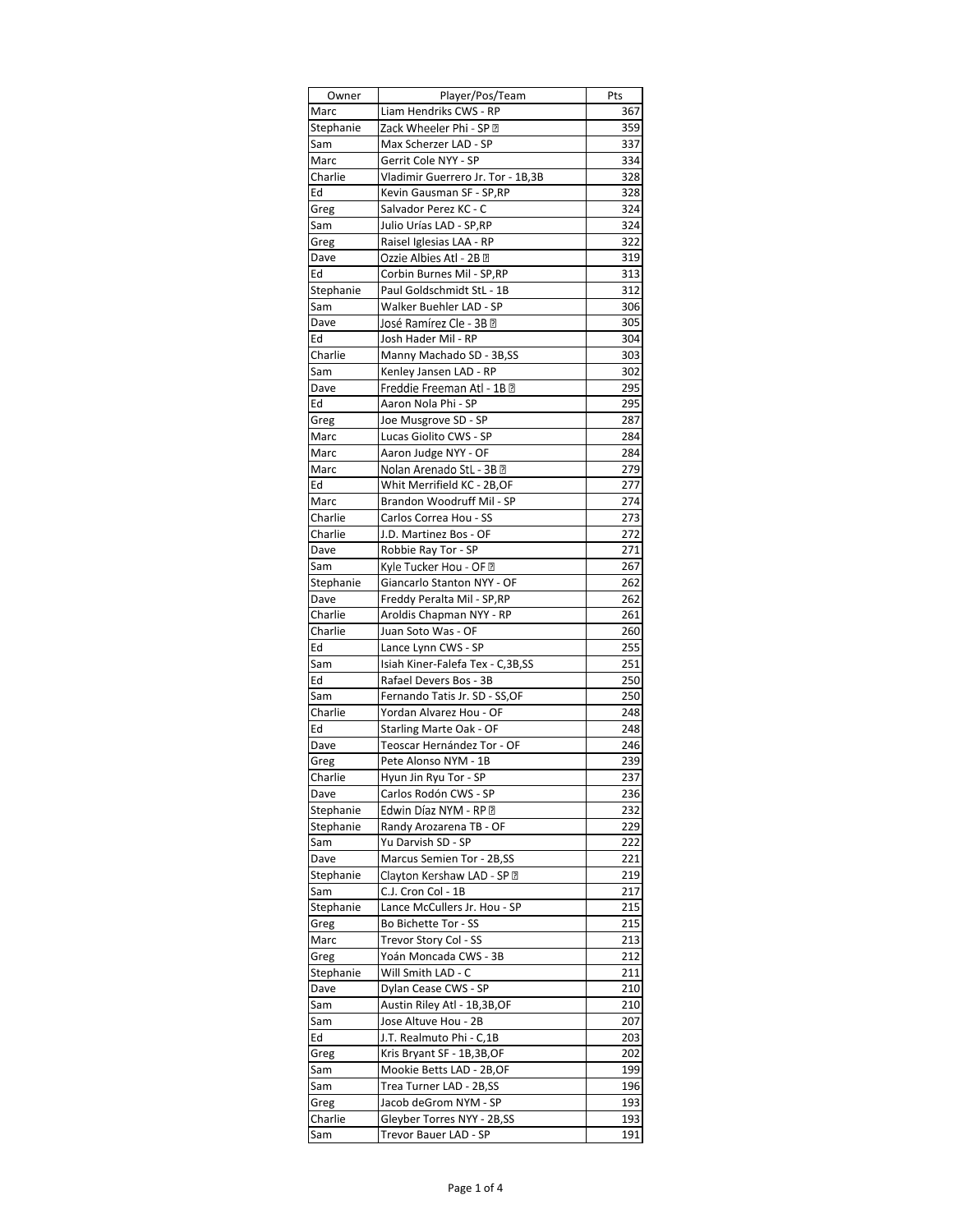| Greg            | Luis Castillo Cin - SP                             | 191        |
|-----------------|----------------------------------------------------|------------|
| Charlie         | Marco Gonzales Sea - SP                            | 188        |
| Ed              | Shane Bieber Cle - SP                              | 186        |
| Stephanie       | Trevor Rogers Mia - SP                             | 184        |
| Greg            | Brandon Lowe TB - 1B,2B,OF                         | 183        |
| Greg            | Tyler Mahle Cin - SP                               | 179        |
| Marc            | DJ LeMahieu NYY - 1B,2B,3B                         | 179        |
| Stephanie       | Blake Snell SD - SP ??                             | 179        |
| Sam             | Ronald Acuña Jr. Atl - OF                          | 174        |
| Stephanie       | Michael Brantley Hou - OF                          | 172        |
| Dave            | Franmil Reyes Cle - OF                             | 169        |
| Stephanie       | Yuli Gurriel Hou - 1B,3B                           | 167        |
| Ed              | Tim Anderson CWS - SS                              | 167        |
| Dave            | José Berríos Tor - SP                              | 164        |
| Marc            | Tyler Glasnow TB - SP                              | 163        |
| Dave            | Jesse Winker Cin - OF                              | 163        |
| Marc            | Shohei Ohtani (Pitcher) LAA - SP                   | 162        |
| Charlie         | Sean Murphy Oak - C                                | 161        |
| Marc            | Christian Yelich Mil - OF ?                        | 157        |
| Greg            | Eduardo Rodriguez Bos - SP                         | 156        |
| Stephanie       | Alex Bregman Hou - 3B,SS                           | 154        |
| Marc            | Willson Contreras ChC - C                          | 151        |
| Ed              | Matt Olson Oak - 1B                                | 151        |
| Sam             | Charlie Morton Atl - SP                            | 147        |
| Ed              | Austin Meadows TB - OF                             | 146        |
| Dave            | Luis Robert CWS - OF ?                             | 142        |
| Ed              | José Abreu CWS - 1B                                | 142        |
| Marc            | George Springer Tor - OF                           | 142        |
| Marc            | Zac Gallen Ari - SP                                | 138        |
| Sam             | Diego Castillo Sea - SP, RP                        | 135        |
| Greg            | Nick Castellanos Cin - OF<br>Chris Paddack SD - SP | 134<br>134 |
| Charlie<br>Dave | Shane McClanahan TB - SP, RP                       | 130        |
| Charlie         | Bryce Harper Phi - OF                              | 130        |
| Marc            | Trey Mancini Bal - 1B,OF                           | 127        |
| Sam             | Max Muncy LAD - 1B,2B,3B                           | 127        |
| Charlie         | Pablo López Mia - SP                               | 117        |
| Greg            | Eddie Rosario Atl - OF                             | 117        |
| Charlie         | Jesús Luzardo Mia - SP,RP                          | 115        |
| Greg            | Jeff McNeil NYM - 2B,3B,OF                         | 114        |
| Charlie         | Zach Eflin Phi - SP                                | 113        |
| Greg            | Xander Bogaerts Bos - SS                           | 112        |
| Greg            | Triston McKenzie Cle - SP                          | 110        |
| Ed              | Tommy Edman StL - 2B,3B,SS,OF                      | 109        |
| Sam             | Cedric Mullins Bal - OF                            | 108        |
| Ed              | Ketel Marte Ari - 2B,SS,OF                         | 101        |
| Dave            | Jack Flaherty StL - SP ?                           | 100        |
| Stephanie       | Gavin Lux LAD - 2B,SS,OF                           | 99         |
| Dave            | Ryan Pressly Hou - RP                              | 98         |
| Dave            | Craig Kimbrel CWS - RP                             | 91         |
| Sam             | Lucas Sims Cin - SP,RP                             | 87         |
| Stephanie       | Chris Bassitt Oak - SP                             | 87         |
| Marc            | Gregory Soto Det - SP,RP                           | 86         |
| Ed              | Jorge Polanco Min - 2B,SS                          | 82         |
| Ed              | Javier Báez NYM - 2B,SS                            | 80         |
| Greg            | Corey Kluber NYY - SP                              | 80         |
| Stephanie       | Luis Garcia Hou - SP                               | 79         |
| Ed              | Eloy Jiménez CWS - OF                              | 78         |
| Marc            | Andrew Vaughn CWS -                                | 78         |
| Sam             | Chris Sale Bos - SP                                | 76         |
| Marc            | Sonny Gray Cin - SP                                | 74         |
| Ed              | Marcell Ozuna Atl - OF                             | 71         |
| Greg            | Austin Nola SD - C,1B,2B                           | 68         |
| Ed              | Alex Kirilloff Min - 1B, OF                        | 68         |
| Stephanie       | Cavan Biggio Tor - 2B,3B,OF                        | 67         |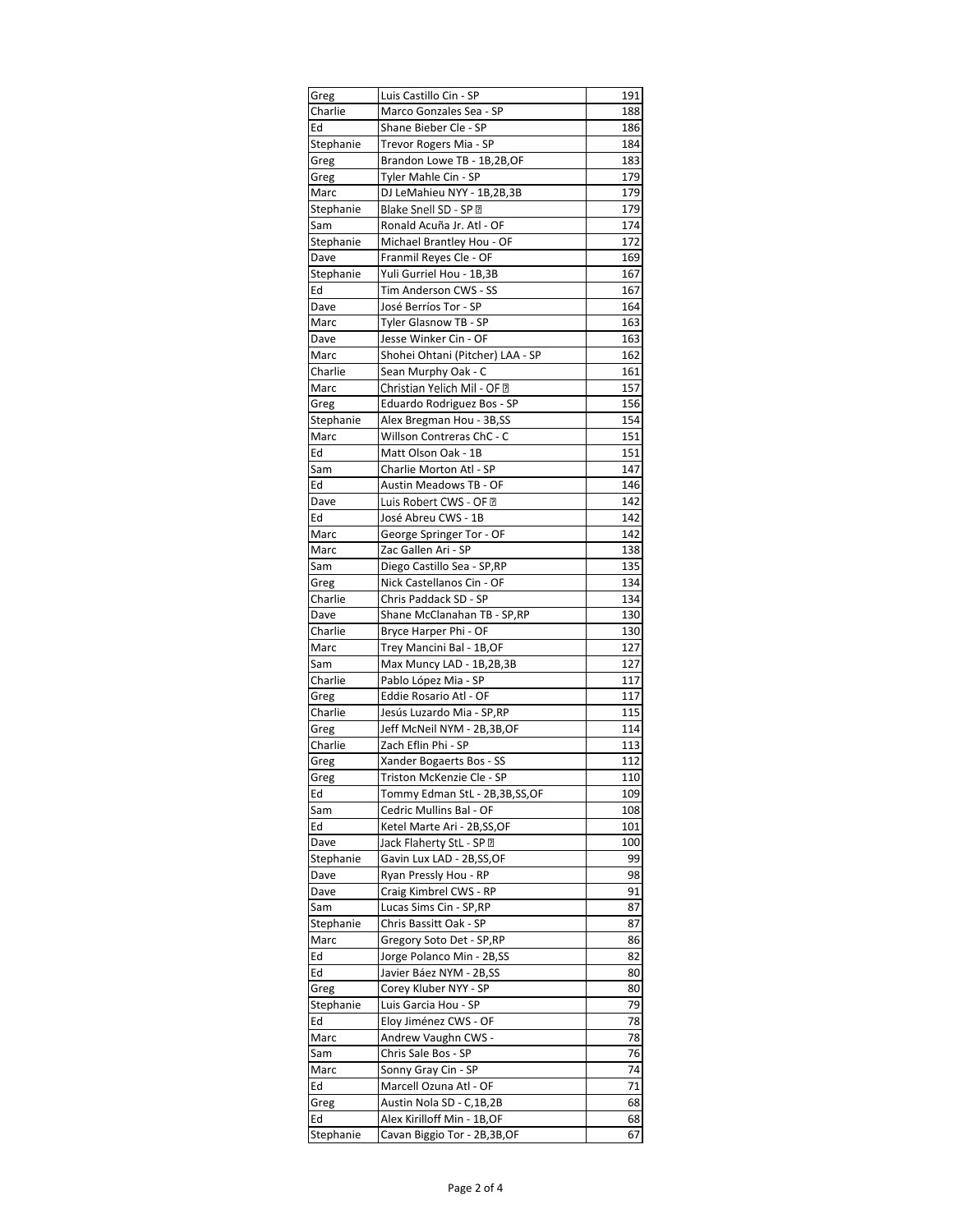| Marc       | José Berríos Tor - SP                                    | 66       |
|------------|----------------------------------------------------------|----------|
| Dave       | Adolis García Tex - OF                                   | 65       |
| Marc       | Ramón Laureano Oak - OF                                  | 64       |
| Dave       | Carson Kelly Ari - C                                     | 64       |
| Greg       | Mike Trout LAA - OF                                      | 61       |
| Ed         | Logan Webb SF - SP                                       | 61       |
| Stephanie  | Jake Cronenworth SD - 1B,2B,SS                           | 59       |
| Sam        | Wander Franco TB - 3B,SS                                 | 58       |
| Charlie    | Ryan Weathers SD - SP, RP                                | 58       |
| Greg       | Logan Gilbert Sea - SP                                   | 55       |
| Stephanie  | Charlie Morton Atl - SP                                  | 55       |
| Greg       | Byron Buxton Min - OF                                    | 55       |
| Dave       | Cody Bellinger LAD - 1B,OF <b>⊠</b>                      | 54       |
| Marc       | Lourdes Gurriel Jr. Tor - 1B,2B,OF                       | 53       |
| Marc       | Jazz Chisholm Jr. Mia - 2B,SS                            | 52       |
| Dave       | Emmanuel Clase Cle - RP                                  | 52       |
| Ed         | Bryan Reynolds Pit - OF                                  | 52       |
| Marc       | Jarred Kelenic Sea - OF                                  | 51       |
| Dave       | Brandon Lowe TB - 1B,2B,OF                               | 50       |
| Dave       | Kenta Maeda Min - SP,RP                                  | 49       |
| Stephanie  | Jo Adell LAA - OF                                        | 49       |
| Stephanie  | Alex Reyes StL - RP                                      | 47       |
| Dave       | Alek Manoah Tor - SP                                     | 46       |
| Dave       | Sandy Alcantara Mia - SP                                 | 45       |
| Dave       | Michael Conforto NYM - OF                                | 43       |
| Dave       | Gregory Soto Det - SP,RP                                 | 43       |
| Marc       | Corey Seager LAD - SS ?                                  | 43       |
| Sam        | Ian Anderson Atl - SP                                    | 42       |
| Dave       | Max Fried Atl - SP                                       | 41       |
| Dave       | Francisco Lindor NYM - SS                                | 41       |
| Stephanie  | Justin Turner LAD - 3B                                   | 40       |
| Dave       | Carlos Carrasco NYM - SP,RP                              | 40       |
| Marc       | Christian Vázquez Bos - C,1B                             | 39       |
| Stephanie  | Chris Taylor LAD - 2B,3B,SS,OF                           | 38       |
| Stephanie  | Zack Greinke Hou - SP                                    | 37       |
| Stephanie  | Zach Plesac Cle - SP                                     | 36       |
| Dave       | Tejay Antone Cin - SP,RP                                 | 35       |
| Marc       | Andrew Kittredge TB - SP,RP                              | 35       |
| Dave       | Yasmani Grandal CWS - C,1B                               | 34       |
| Dave       | Michael Fulmer Det - SP,RP                               | 34       |
| Charlie    | Matthew Boyd Det - SP                                    | 34       |
| Sam        | Mike Moustakas Cin - 1B,2B,3B                            | 33       |
| Dave       | Gary Sánchez NYY - C                                     | 33       |
| Ed         | Anthony Rendon LAA - 3B                                  | 33       |
| Stephanie  | Jared Walsh LAA - 1B, OF                                 | 32       |
| Ed         | Frank Schwindel ChC - 1B, OF<br>Sandy Alcantara Mia - SP | 32<br>31 |
| Marc       | Michael Pineda Min - SP                                  |          |
| Dave<br>Ed | Dylan Carlson StL - OF                                   | 30<br>30 |
| Marc       | Charlie Blackmon Col - OF                                | 29       |
| Sam        | Zack Greinke Hou - SP                                    | 28       |
| Sam        | Joey Gallo NYY - OF                                      | 28       |
| Stephanie  | Dinelson Lamet SD - SP, RP                               | 28       |
| Sam        | Alec Bohm Phi - 1B,3B                                    | 28       |
| Marc       | Lance McCullers Jr. Hou - SP                             | 26       |
| Marc       | Kyle Farmer Cin - C,1B,2B,3B,SS                          | 25       |
| Sam        | Ryan Mountcastle Bal - 1B, OF                            | 24       |
| Marc       | Frankie Montas Oak - SP                                  | 23       |
| Marc       | Chris Taylor LAD - 2B,3B,SS,OF                           | 22       |
| Ed         | Yasmani Grandal CWS - C,1B                               | 21       |
| Dave       | Yadier Molina StL - C                                    | 21       |
| Stephanie  | Shane Baz TB - SP                                        | 21       |
| Sam        | Ryan McMahon Col - 1B,2B,3B                              | 21       |
| Marc       | Eugenio Suárez Cin - 3B,SS                               | 21       |
| Sam        | Chad Green NYY - SP,RP                                   | 21       |
|            |                                                          |          |